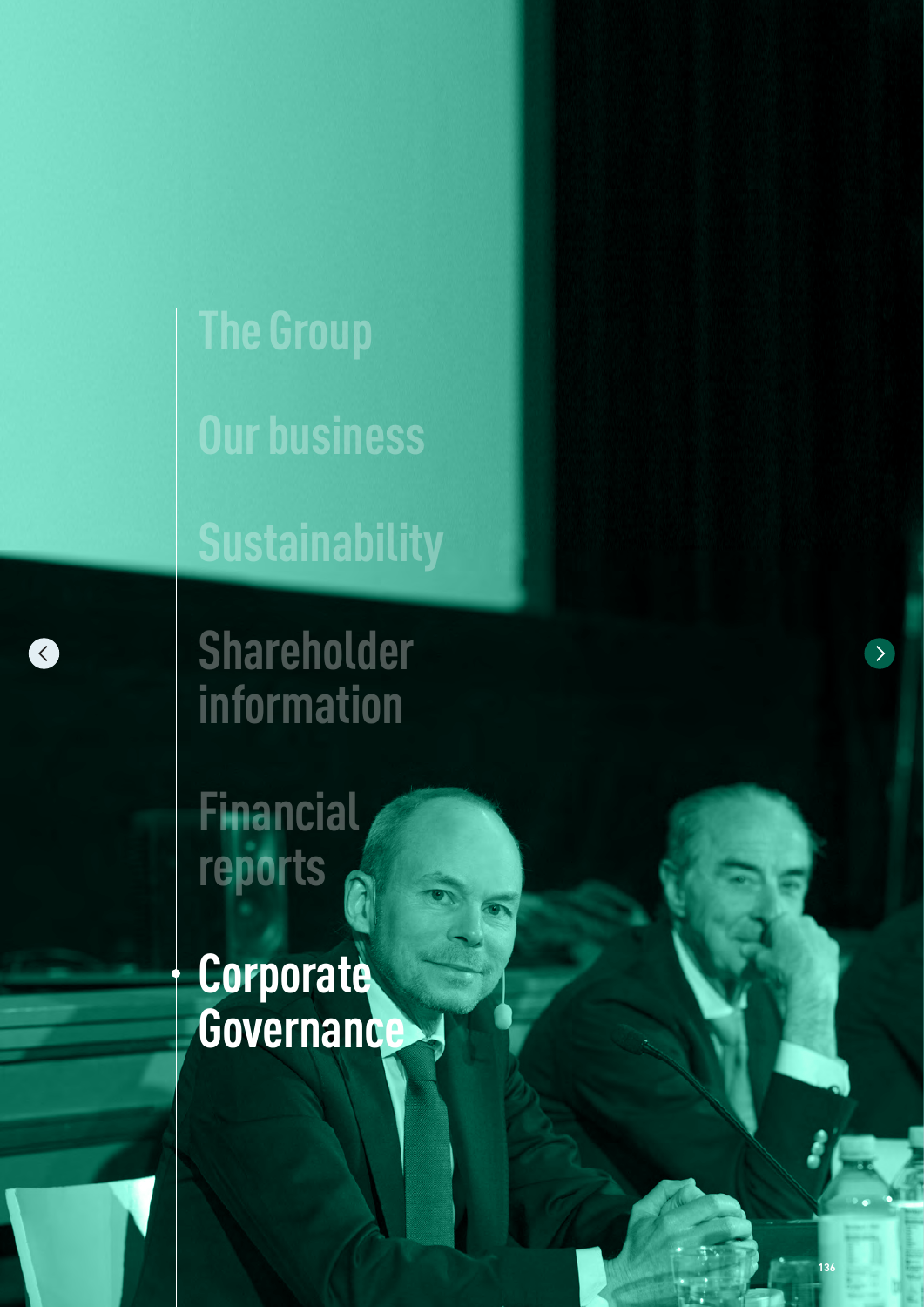<span id="page-1-0"></span>

# **A highly active year**

**CHAIRMAN'S COMMENT**

 $\langle$ 

**"Swedish Match has had a highly active year, making significant strides in its efforts to adapt to changing stakeholder demands, while also delivering a solid financial result."**

Much of the attention on Swedish Match over the past few years has been on *ZYN* nicotine pouches in the US. This remarkable success has been a notable driver of growth and earnings. Continuous investments help to ensure a strong, efficient, and sustainable business, with future growth opportunities. In this way, Swedish Match helps ensure that it plays a pivotal role in the growth and development of the smokefree arena. During 2021, the Company's US organization made significant investments supporting consumer and customer engagement and loyalty, building capacity, and nationwide distribution for *ZYN* nicotine pouches. These efforts will help to build an even stronger business with a strong and loyal consumer base.

The team at Swedish Match welcomes change, reaching out to new markets and new geographies, ensuring that the Company's product portfolios are sufficiently flexible to accommodate changes in consumer behavior or competitive dynamics. This ability to be flexible and prepared for change helps all the Swedish Match businesses, from chewing tobacco and shifts between price segments, to moist snuff and snus, with the movement away from loose varieties toward more convenient pouches.

For all of us who desire ways to improve public health, Swedish Match has a strong track-record of accomplishments. The Company's focus to support its vision of *A world without cigarettes*, is evidenced by its commitment to invest considerable time, effort, and resources these past many years behind snus and nicotine pouches.



Swedish Match's work to address negative environmental impacts, such as greenhouse gas emissions, is evidenced not only by actions implemented in the Company's operations, but also by linking compensation to performance in this important area. A notinsignificant part of long-term compensation the CEO, Group Management Team, and other senior positions comes from achieving greenhouse gas reduction targets.

During the year, Swedish Match grew sales and profit, invested towards the future, increased its dividend paid in 2021, and proposes a further increase for 2022. The Company continued its share repurchase program and split the stock 10:1. It also announced the intent to cease the production and marketing of combustible tobacco completely, anticipating a spin-off of the US cigar business. An active year indeed, for a company that successfully embraces change.

I would like to thank my fellow Board Members, the Group Management Team, and all the fine employees of Swedish Match for their dedication and hard work this past year. I would also like to thank the customers and consumers who enjoy Swedish Match's products, and you, our shareholders, for your ongoing dedicated support of this great company.

Conny Karlsson *Chairman of the Board*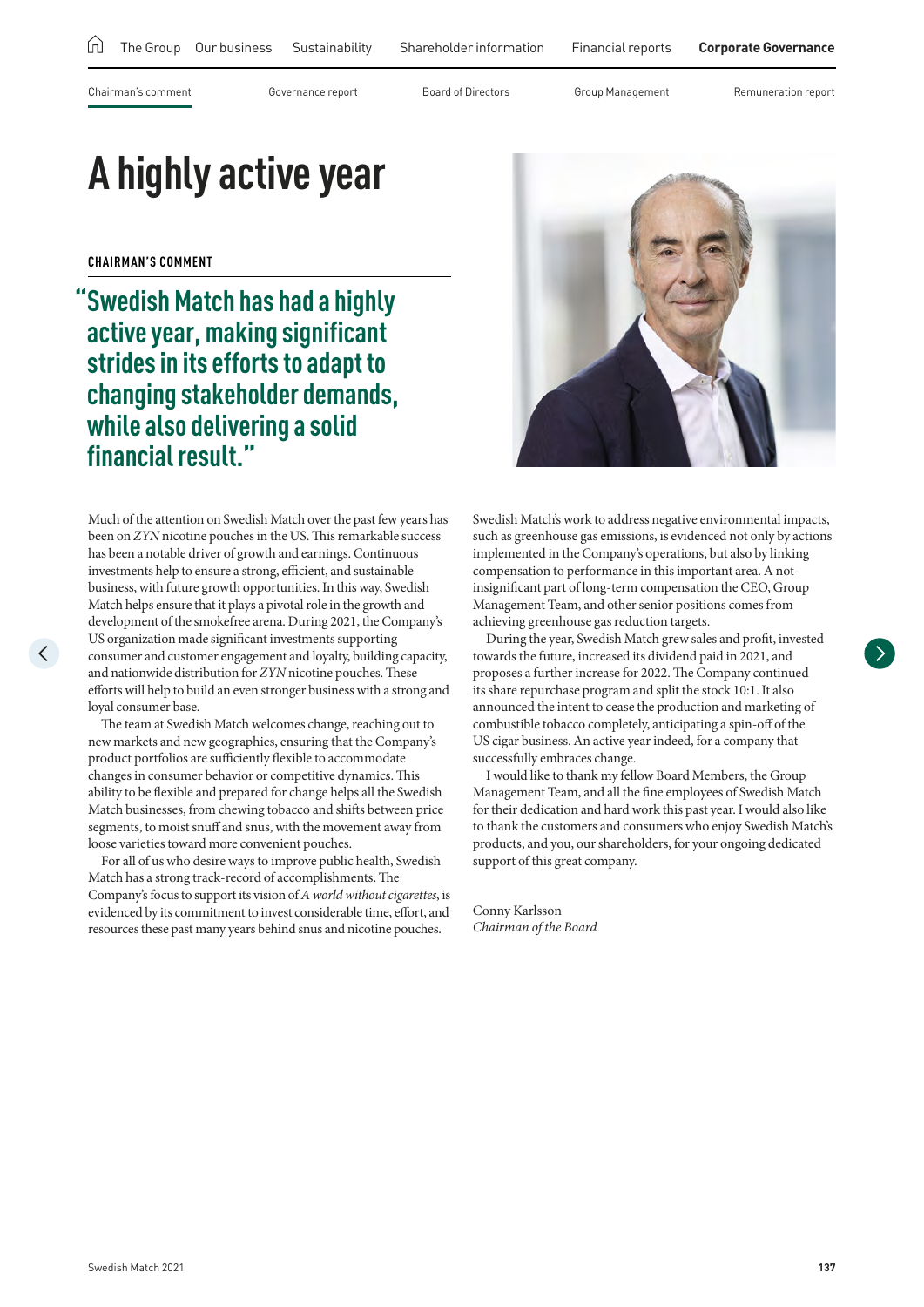<span id="page-2-0"></span>

# **Governance report**

**Swedish Match AB (publ) is a public Swedish limited liability company listed on Nasdaq Stockholm. The objective of the Company's operations, as stated in the Company's Articles of Association, is to directly or indirectly conduct business relating to the development and manufacture of and trade in tobacco products, matches, and lighters and to carry out other activities that are related to these businesses.**

Swedish Match is subject to a variety of rules that affect its governance, including the Company's Articles of Association, the Swedish Companies Act, the Rule Book for Issuers on Nasdaq Stockholm, the Swedish Code of Corporate Governance, and other applicable laws and regulations.

Internal regulations and standards that affect Swedish Match's corporate governance include the Company's Articles of Association, the Board's rules of procedure, the Board's instructions to the CEO, the Group's Code of Conduct, and other policy documents issued within the Group. The Articles of Association are adopted by the General Meeting of shareholders.1) They do not contain any limitations on the number of votes that a shareholder may cast at a General Meeting or any specific provisions concerning the appointment and dismissal of directors or regarding amendments of the Articles of Association.

 $\langle$ 

Swedish Match applies the Swedish Code of Corporate Governance (the Code).2) The Code is based on the "comply or explain" principle, meaning that a company that applies the Code may deviate from regulations of the Code, but must provide explanations for each deviation. The Company is not reporting any deviations from the Code for 2021, except with regard to the Code's regulation that auditors are to review the Company's half year or nine-month report. The reason for this deviation is that

the Board of Directors, with reference to the Company's stable operations, is of the opinion that the extra cost that would be incurred by such a review is not warranted and that sufficient control is achieved through the Company's internal reporting and control systems.

This Corporate Governance report has been examined by the Company's auditors but does not represent part of the formal annual report.

### **Shareholding**

The share capital of Swedish Match was 389,515,417.20 SEK distributed over 1,580,000,000 shares at the end of 2021. Each share carries one vote. On December 31, 2021, no shareholder had a shareholding in the Company representing one tenth or more of the votes of all shares of the Company.3) The Swedish Match share is listed on Nasdaq Stockholm. Further information concerning Swedish Match's ownership structure and share performance are presented on pages 71–72 of the 2021 Annual Report.

### **Annual General Meeting 2022**

Swedish Match's 2022 Annual General Meeting will be held on April 27. In light of the COVID-19 pandemic, the Annual General Meeting will be conducted pursuant to so called mail-in procedures, meaning that no shareholders will attend the General Meeting in person or through proxy. Instead, all shareholders who have been entered in the share register can participate in the Annual General Meeting by voting according to the number of shares held and submitting questions in advance. Notice of the General Meeting is published in Post- och Inrikes Tidningar and on the Company's website. Information that notice to a General Meeting has been issued, is published in the Swedish daily newspaper, Svenska Dagbladet.

Shareholders who wish to have a matter addressed by the Annual General Meeting must submit a written request to the Board in sufficient time prior to the meeting.<sup>4)</sup>

### **Nominating Committee for the Annual General Meeting 2022**

The Nominating Committee for the Annual General Meeting in 2022 was announced on the Company's website on September 7, 2021. In addition to the Chairman of the Board of Swedish Match, Conny Karlsson, the Nominating Committee consists of the following members: Mads Eg Gensmann (Nordflint Capital Partners Fondsmaeglerselskab A/S), Filippa Gerstädt (Nordea Funds), Roseanna Ivory (abrdn), and Dan Juran (Framtiden Management Company, LLC). Filippa Gerstädt serves as Chairman of the Nominating Committee.

### **Proposals to the Nominating Committee are to be submitted to:**

Swedish Match AB

- The Nominating Committee
- c/o General Counsel Marie-Louise Heiman
- SE-118 85 Stockholm, Sweden
- E-mail: nominating.committee@swedishmatch.com

com/governance.

<sup>1)</sup> Available on Swedish Match's website www.swedishmatch. 2) Available on Swedish Corporate Governance Board's website www.corporategovernanceboard.se. 3) Source: Euroclear Sweden AB.

<sup>4)</sup> More information is available on Swedish Match's website www.swedishmatch.com/agm.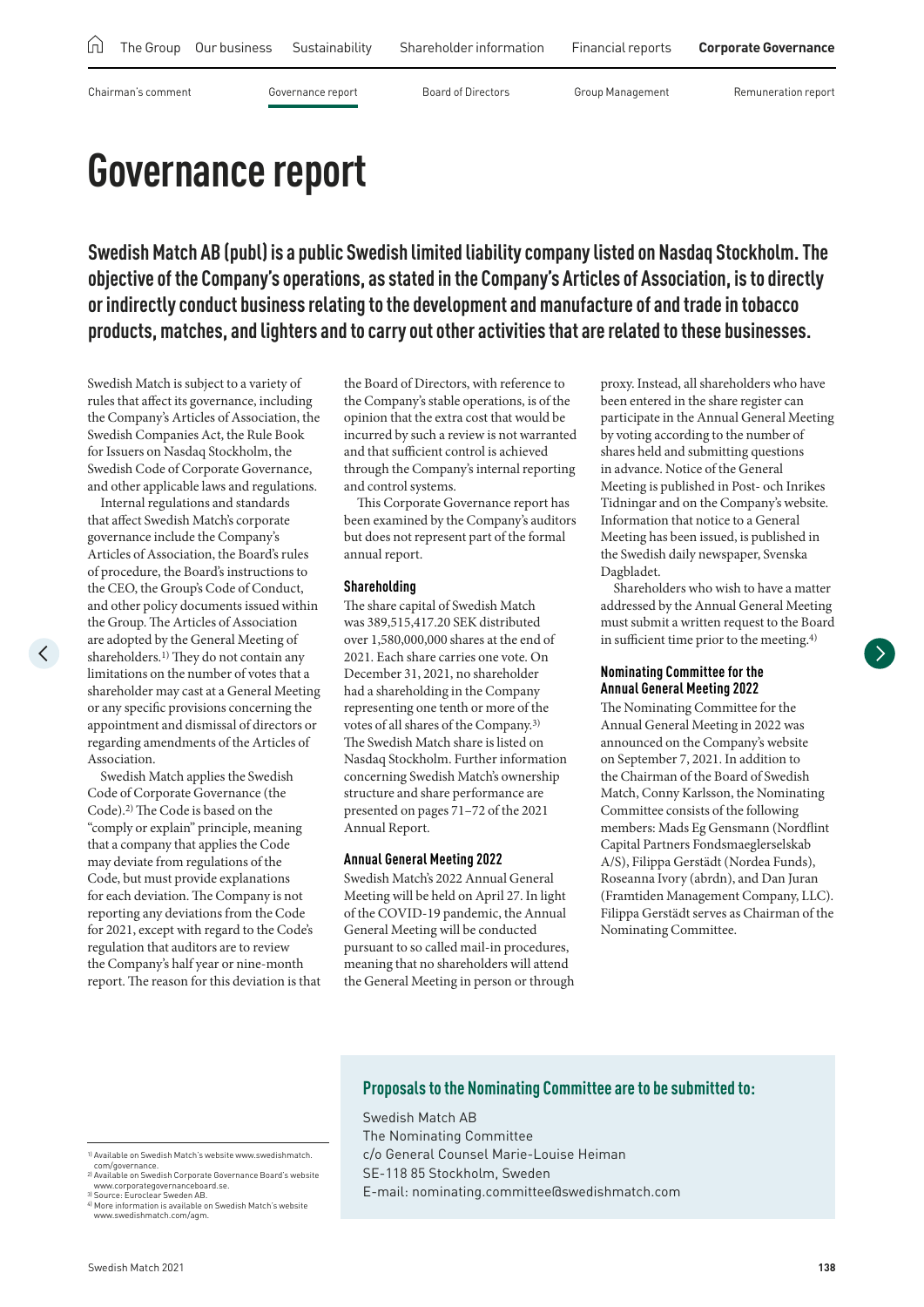## **Governance of the Swedish Match Group GENERAL MEETING External auditors BOARD OF DIRECTORS PRESIDENT AND CEO US DIVISION Nominating Committee Audit Committee EUROPE DIVISION LIGHTS DIVISION Remuneration Committee Disclosure Committee** [Chairman's comment](#page-1-0) [Governance report](#page-2-0) [Board of Directors](#page-9-0) [Group Management](#page-11-0) Remuneration report The Group Our business Sustainability Shareholder information Financial reports **[Corporate Governance](#page-0-0)**

### **GENERAL MEETING** The Annual

General Meeting

(AGM) constitutes the highest governing body in a limited liability company, and shareholders' rights to participate in resolutions regarding the Company's affairs are exercised at General Meetings. The Company's shareholders are informed of their legal rights to have issues addressed at General Meetings through the Company's website www. swedishmatch.com/agm. There are no special provisions on how the General Meeting works in the Articles of Association or, as far as known to the Company, due to any shareholders agreement. Resolutions adopted by General Meetings are generally resolved by a simple majority. However, according to the Swedish Companies Act, certain matters are to be resolved by a qualified majority.

The AGM must be held within six months of the close of the fiscal year. At the AGM, resolutions are adopted concerning such matters as dividend, approval of the annual report, discharge of the Board of Directors and the President from personal liability, election and compensation of the Chairman and members of the Board of Directors and auditors, guidelines for determination of compensation payable to senior executives, and other matters of importance to the Company.

**Nominating Committee** The Nominating

Committee is established according to the principles resolved by the AGM. The AGM also resolves on instructions for the Nominating Committee and according to the instructions the Nominating Committee shall submit to the AGM proposals regarding any changes to these instructions. The Nominating Committee's duties are to prepare and submit proposals to the AGM concerning the election of the Chairman of the AGM, the election of the Chairman and other members of the Board, the amount of Board fees and their apportionment between the Chairman of the Board and other Board members and any fees for committee work, as well as the election of and fees to be paid to the auditors. The Nominating Committee's proposals are publicly announced no later than on the date of notification of the AGM. Shareholders may submit proposals to the Nominating Committee.

In the autumn of each year, the Board of Directors commissions an external consultant to evaluate the performance and functioning of the Board's work. The Chairman of the Board informs the Nominating Committee about the outcome of the evaluation. This evaluation gives the Nominating Committee a basis from which to assess the competence and experience of the Board members and requirements for the future. The Nominating Committee is to meet as often as necessary to discharge its duties, but at least once per year.

### **BOARD OF DIRECTORS** The Board of

Directors is the Company's highest administrative body under the General Meeting. The Board of Directors is responsible for ensuring that the Group's organization is appropriate for its purpose and conducts ongoing evaluations of the financial position of the Company, of management guidelines and of the investment of company funds. The Board also safeguards the Company's financial accounting, internal controls and the quality of its financial reporting through the internal control system described in detail in the section entitled Internal control over financial reporting. The Board is responsible for establishing Swedish Match's strategic and financial Long Range Plan, monitoring the performance of the operations on an ongoing basis, evaluating the overall approach to managing risks of the Group, reviewing and approving the financial accounts, and taking decisions regarding larger investments and divestments.

The Board of Directors appoints and issues instructions for the President and monitors the President's work.

The working procedures for the Board of Directors are established annually at the statutory Board meeting. The working procedures include instructions relating to the role of the Chairman of the Board, the division of responsibilities between the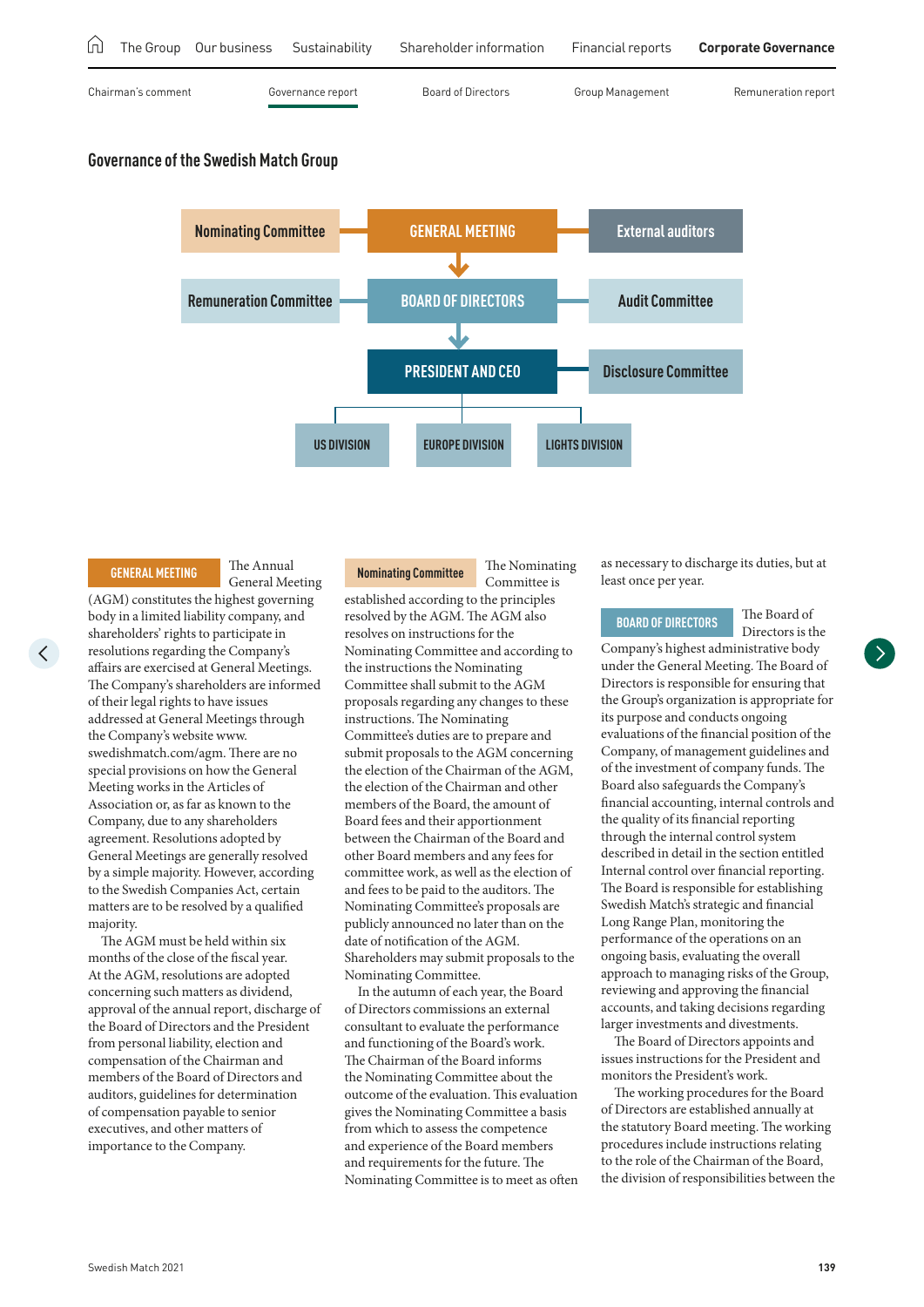|                    |                   | [n] The Group Our business Sustainability Shareholder information | Financial reports | <b>Corporate Governance</b> |
|--------------------|-------------------|-------------------------------------------------------------------|-------------------|-----------------------------|
| Chairman's comment | Governance report | Board of Directors                                                | Group Management  | Remuneration report         |

Board of Directors and the President and the guidelines for financial reporting to

the Board. The Chairman of the Board is responsible for organizing and directing the Board's work and ensuring that the Board fulfills its obligations. The Chairman's other responsibilities include forwarding the owners' opinions to the Board of Directors.

Remuneration

### **Remuneration Committee** The

Committee is appointed annually by the Board of Directors and is a body within the Board. The Committee's duties are to prepare and submit to the Board proposals for resolutions relating to remuneration and other terms of employment for the Company's President, principles regarding remuneration to senior executives, which the Board will present to the AGM for a resolution and other remuneration and employment term matters which by law or other regulations, the Swedish Code of Corporate Governance or established practice shall be resolved by the General Meeting or the Board of Directors.

The Board of Directors has delegated decision-making authority to the Remuneration Committee in certain issues such as calculation and payment of variable salary to the Company's President, salary and other compensation that, within the framework of the guidelines resolved by the AGM, is to be paid to members of the Group Management Team other than the President, including performance criteria, and targets in any long term incentive plan and approval of significant engagements outside the Company with respect to members of the Group Management Team other than the President.

The Committee is to meet as often as necessary but at least twice annually.1)

### **Audit Committee** The Audit

Committee is

appointed annually by the Board of Directors and is a body within the Board. Although the Audit Committee's work is primarily of a preparatory and advisory

nature, the Board of Directors delegates decision-making authority on specific issues to the Committee. The Committee is responsible for monitoring the Company and its subsidiaries' accounting and financial reporting processes as well as, in respect of the financial reporting, the efficiency of the internal controls, internal audit and risk management.

The Committee reviews and monitors the impartiality and independence of the auditors. The Committee's responsibilities are to large extent set by the EU Audit and Auditor Regulation, which includes responsibility for the audit selection procedure and otherwise to assist the Nominating Committee in preparing proposals regarding election of auditors and recommendations on audit fees. It keeps itself informed regarding the audit of the annual report and consolidated accounts. In conjunction with the Audit Committee's review of the financial reporting, the members of the Committee discuss accounting issues relating to the Company's financial reporting. The Committee establishes guidelines by which services other than auditing may be secured from the Company's auditors. The Audit Committee also discusses other important issues relating to the Company's financial reporting and reports its observations to the Board.1)

### **PRESIDENT AND CEO** The President is

appointed by the

Board of Directors and manages the Company's operations within the framework of rules established by the Board.

With regard to the Board of Directors, the President's duties include responsibility for ensuring that the Board of Directors receives objective, comprehensive, and relevant information prior to Board meetings, thus enabling the Board to reach well-founded decisions. The President also submits proposals for decisions by the Board. On a monthly basis, the President provides Board members with the information required to monitor the position, liquidity and development of the Group, while also providing the Chairman

with ongoing information regarding the operations of the Group.

### **Disclosure Committee** The President

has appointed a

Disclosure Committee whose primary responsibility is to ensure that all external reporting, including interim reports, annual reports, and press releases, whose content could have an impact on the share price or that contains financial information, is prepared in accordance with the Group's prevailing procedural routines.

**External auditors** The auditors are elected by the

AGM for a term of between one and four years. According to the Articles of Association, the number of authorized public auditors must be one or two with a maximum of one or two deputy auditors or one or two auditing firms.

The duties of the external auditors include auditing the management of the Board and the President as well as the Company's annual accounts and accounting records. The external auditors report continuously to the Board's Audit Committee and, in conjunction with preparation of the annual accounts, they also report their observations from the audit to the Board.

### **[www.swedishmatch.com](www.swedishmatch.com/governance)**

1) Further information regarding for example the committees' respective responsibilities and authorizations, the Company's system of variable remuneration to senior executives as well as minutes from shareholders' meetings, is to be found on the Company's website, www.swedishmatch.com/governance.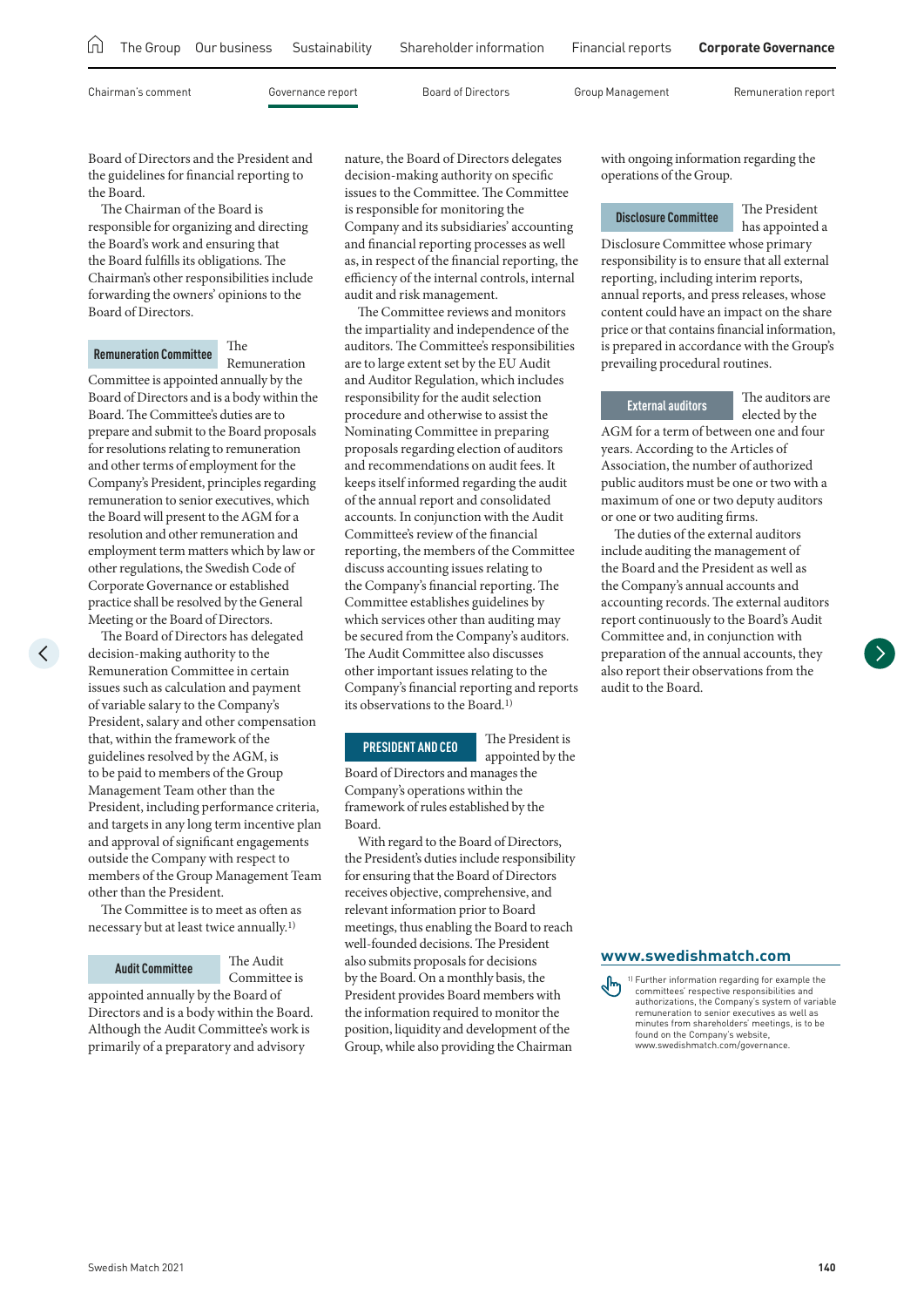| LпJ |                    | The Group Our business | Sustainability    | Shareholder information | Financial reports | <b>Corporate Governance</b> |
|-----|--------------------|------------------------|-------------------|-------------------------|-------------------|-----------------------------|
|     | Chairman's comment |                        | Governance report | Board of Directors      | Group Management  | Remuneration report         |

### **Governance of the Swedish Match Group 2021**

### **Annual General Meeting 2021**

In 2021, the Annual General Meeting was held on April 13. In light of the COVID-19 pandemic, the Annual General Meeting was conducted pursuant to so called mail-in procedures, meaning that no shareholders attended the General Meeting in person or through proxy. Instead, all shareholders could participate in the Annual General Meeting by advance voting. The minutes of the meeting are available on the Company's website www.swedishmatch.com/agm.

The Annual General Meeting 2021 passed the following resolutions, amongst others:

- A dividend of 15.00 SEK per share for the 2020 fiscal year.
- Re-election of Charles A. Blixt, Andrew Cripps, Jacqueline Hoogerbrugge, Conny Karlsson, Alexander Lacik, Pauline Lindwall, Wenche Rolfsen, and Joakim Westh as Board members. Re-election of Conny Karlsson as Chairman of the Board and Andrew Cripps as deputy Chairman of the Board.
- The Chairman shall receive 2,252,000 SEK, the deputy Chairman shall receive 1,040,000 SEK and the other Board members elected by the Meeting shall each receive 900,000 SEK. Furthermore, as compensation for committee work carried out, it was decided to allocate 291,000 SEK to the Chairman of the Remuneration Committee and the other members of the Remuneration Committee 146,000 SEK each, 364,000 SEK to the Chairman of the Audit Committee and the other members of the Audit Committee 156,000 SEK each.
- Withdrawal of 4,200,000 repurchased shares in the Company.
- A share split 10:1.
- Authorization of the Board of Directors to acquire, on one or more occasions prior to the next Annual General Meeting, a maximum of as many shares as may be acquired without the Company's holding at any time exceeding 10 percent of all shares in the Company.
- Authorization of the Board of Directors to decide on transfer of the Company's own shares and to issue new ordinary shares.
- Adoption of income statements and balance sheets for 2020 and discharge from personal liability granted of the Board of Directors and the Chief Executive Officer.

For information on the utilization of the authorization granted by the General Meeting to the Board of Directors to acquire treasury shares, see section The share of the Board of Directors report, pages 71–72 of the 2021 Annual Report.

### **Nominating Committee**

Pursuant to instructions established by the Annual General Meeting 2020, the Nominating Committee is to include the Chairman of the Board of Directors and one member appointed by each of the four largest shareholders who wish to appoint a member to the Nominating Committee. The four largest shareholders are to be identified on the basis of the known numbers of votes on July 31, the year before the forthcoming Annual General Meeting.

### **Nominating Committee for the Annual General Meeting 2021**

The Nominating Committee for the Annual General Meeting in 2021 comprised the following five members: Filippa Gerstädt (Nordea Funds), Roseanna Ivory (abrdn), Dan Juran (Framtiden Management Company, LLC), and David Pawelkowski (Zadig Asset Management S.A.) as well as Conny Karlsson (the Chairman of the Board). Filippa Gerstädt served as Chairman of the Nominating Committee.

The main task of the Committee is to propose Board members for election by the Annual General Meeting. As member of the Nominating Committee, the Chairman of the Board of Directors fulfills an important role to inform the Committee of the Company's strategy

and future challenges. Such insights are necessary for the Committee to be able to assess the competence and experience that is required by the Board. In addition, the Committee must consider independence rules applicable to the Board of Directors and its committees. When preparing proposals for the Board for the 2021 Annual General Meeting, the Nominating Committee paid particular attention to the issues of diversity and for gender balance on the board and the Committee thus applied Item 4.1 of the Swedish Corporate Governance Code as its diversity policy when preparing these proposals.

The Nominating Committee held three meetings during the period between the 2020 and 2021 Annual General Meetings.

### **Board of Directors**

### **Composition**

According to the Articles of Association, the Company's Board of Directors shall consist of at least five and at most ten directors, apart from those persons who, pursuant to law, may be appointed according to other arrangements. At the end of 2021, the Swedish Match Board of Directors comprised eight members elected by the General Meeting plus three employee representatives and their three deputies in accordance with the Trade Union Representatives (Status at the Workplace) Act.

The Nominating Committee advised before the Annual General Meeting 2021 that the Nominating Committee had applied the Swedish Corporate Governance Code, section 4.1, as diversity policy with the aim to propose a composition of Board members with complementing experiences and competencies that is diverse also in terms of age, gender and cultural/geographical background. The current Board composition is the result of the work of the Nomination Committee prior to the Annual General Meeting 2021.

Since the Annual General Meeting 2021, the Board of Directors consisted of the following directors elected by the General Meeting: Conny Karlsson, Charles A. Blixt, Andrew Cripps, Jacqueline Hoogerbrugge, Alexander Lacik, Pauline Lindwall, Wenche Rolfsen, and Joakim Westh. Conny Karlsson served as Chairman of the Board. Employee representatives on the Board were, Patrik Engelbrektsson, Pär-Ola Olausson and Dragan Popovic, with Niclas Bengtsson, Niclas Ed and Matthias Eklund as deputies. Detailed information about individual Board members and deputies is provided on pages 145–146 of the 2021 Annual Report.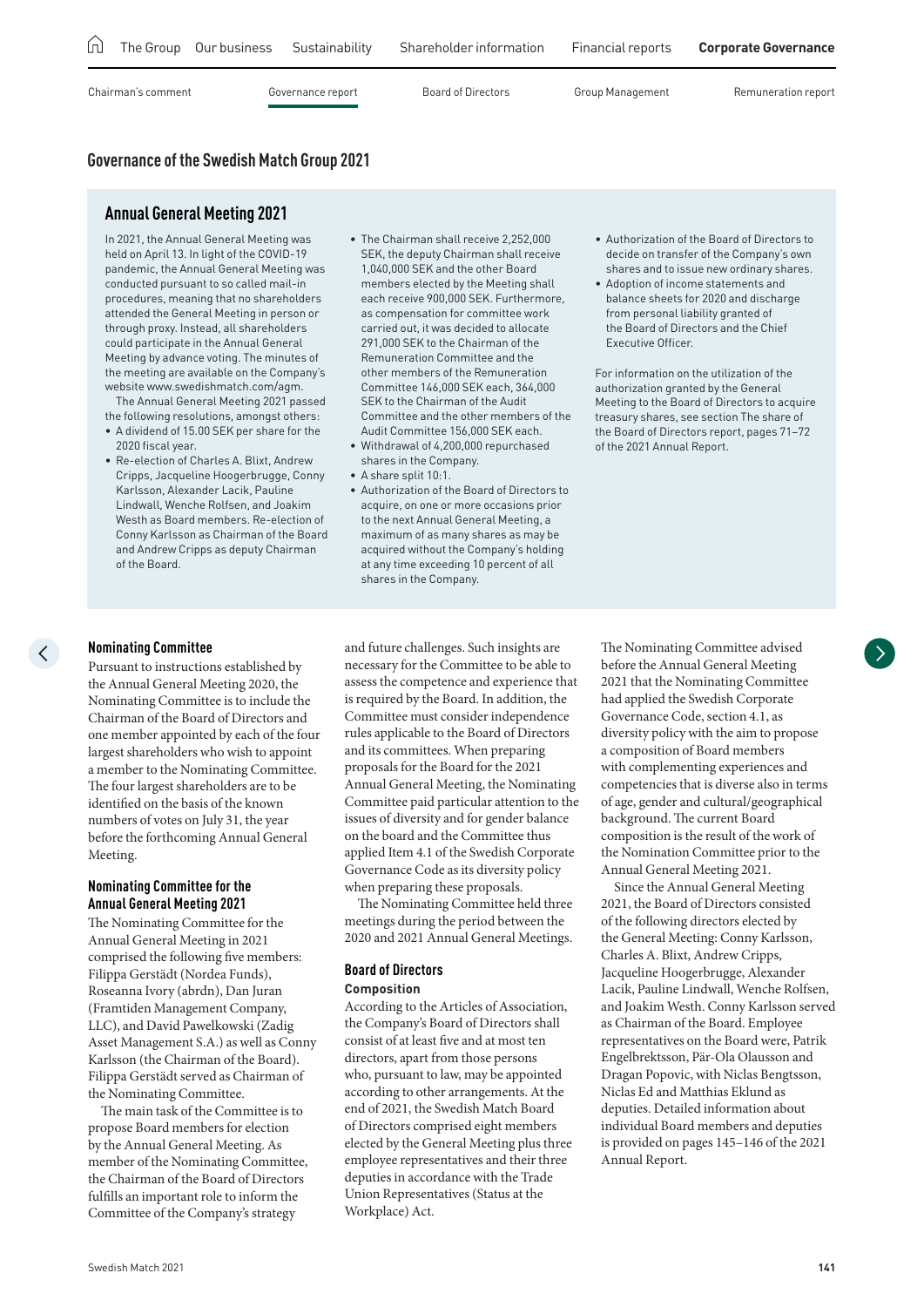|                    |                   | In The Group Our business Sustainability Shareholder information | Financial reports | <b>Corporate Governance</b> |
|--------------------|-------------------|------------------------------------------------------------------|-------------------|-----------------------------|
| Chairman's comment | Governance report | Board of Directors                                               | Group Management  | Remuneration report         |

### **Independence of Board members**

According to the Nominating Committee, all Board members elected by the Annual General Meeting are considered to be independent, under the rules of the Swedish Code of Corporate Governance, in relation to the Company's major shareholders and in relation to management and the Company.

### **Meetings**

The Board of Directors convenes for at least six scheduled meetings and one statutory meeting per year. In addition to the scheduled Board meetings, the Board is summoned to additional meetings convened at the discretion of any director or of the President. The auditors participate in the Board meeting at which the annual accounts for the fiscal year are presented in order to communicate their observations from the audit. The auditors also meet with the Board without the presence of the President or any other member of the Group Management Team.

### **Evaluation of the work of the Board of Directors**

During autumn 2021, the Board's work was evaluated with the assistance of an independent consulting company. The Nominating Committee was informed of the result of the evaluation.

### **Compensation to the Board of Directors**

Compensation to the Board for the period from the 2021 Annual General Meeting up to and including the 2022 Annual General Meeting was paid in accordance with the resolution adopted by the 2021 Annual General Meeting. No compensation for directorship work was paid to directors employed by the Swedish Match Group.

For further information about Directors' fees for 2021, see *Note 5 Personnel*, page 94 of the 2021 Annual Report.

### **Activities of the Board of Directors during 2021**

During the period from January 1, until December 31, 2021, the Board held eleven meetings of which one meeting was held per capsulam, and one statutory meeting. The attendance of each Board member at these meetings is shown in the table below. During 2022 (until and including the publication of the annual report in March), two Board meetings have been held. The Board has fixed working procedures that describe in detail which ordinary agenda items are to be addressed at the various Board meetings of the year. Recurring agenda items are finances, the market situation, sustainability issues, investments and revision of the Company's Code of Conduct and other

internal rules and procedures. In 2021, in addition to customary Board work, the Board of Directors had a strong focus on monitoring and following up on strategic issues, such as the intention to separate the cigar business, and the pandemic's impact on the Group's business. Due to the ongoing COVID-19 pandemic the Board did not conduct any site visits or market visits during the year.

At all scheduled Board meetings, with the exception of the statutory Board meeting, the Board received a general report from the CEO and discussed the activities and financial results of the Company and the associated companies, as well as other pertinent projects and matters.

All meetings held during the year followed an approved agenda. Prior to each meeting, a proposed agenda and, where applicable, documents relevant to the items on the agenda were sent to the Board. The Company's auditors attended the Board meeting in February 2021 to present the audit report and observations from the audit.

### **Audit Committee**

In 2021, the members of the Audit Committee were Joakim Westh, (Chairman), Andrew Cripps, and Wenche Rolfsen.

| Composition of the Board<br>and attendance 2021         | Board of<br>Directors | Audit<br>Committee | Remuneration<br>Committee | Independent <sup>1)</sup> | Member<br>since | Compensation,<br>TSEK |
|---------------------------------------------------------|-----------------------|--------------------|---------------------------|---------------------------|-----------------|-----------------------|
| <b>Total number of meetings</b>                         | 12                    | 5                  | $\overline{2}$            |                           |                 |                       |
| <b>Members elected by the General Meeting</b>           |                       |                    |                           |                           |                 |                       |
| Conny Karlsson (Chairman)                               | 12                    |                    | 2                         | Yes                       | 2006            | 2,543                 |
| Andrew Cripps (Deputy Chairman)                         | 12                    | 5                  |                           | Yes                       | 2006            | 1,196                 |
| Charles A. Blixt                                        | 12                    |                    | $\overline{2}$            | Yes                       | 2015            | 1,046                 |
| Jacqueline Hoogerbrugge                                 | 12                    |                    | 2                         | Yes                       | 2015            | 1,046                 |
| Alexander Lacik                                         | 12                    |                    |                           | Yes                       | 2020            | 900                   |
| Pauline Lindwall                                        | 12                    |                    |                           | Yes                       | 2017            | 900                   |
| Wenche Rolfsen                                          | 12                    | 5                  |                           | Yes                       | 2013            | 1,056                 |
| Joakim Westh                                            | 11                    | 5                  |                           | Yes                       | 2011            | 1,264                 |
| <b>Employee representatives</b>                         |                       |                    |                           |                           |                 |                       |
| Patrik Engelbrektsson                                   | 11                    |                    |                           |                           |                 |                       |
| Pär-Ola Olausson                                        | 12                    |                    |                           |                           |                 |                       |
| Dragan Popovic                                          | 12                    |                    |                           |                           |                 |                       |
| <b>Employee representatives (deputies)</b>              |                       |                    |                           |                           |                 |                       |
| Niclas Bengtsson                                        | 11                    |                    |                           |                           |                 |                       |
| Niclas Ed                                               | 11                    |                    |                           |                           |                 |                       |
| Matthias Eklund                                         | 10                    |                    |                           |                           |                 |                       |
| 1) An defined in the Comdish Cede of Companie Companies |                       |                    |                           |                           |                 |                       |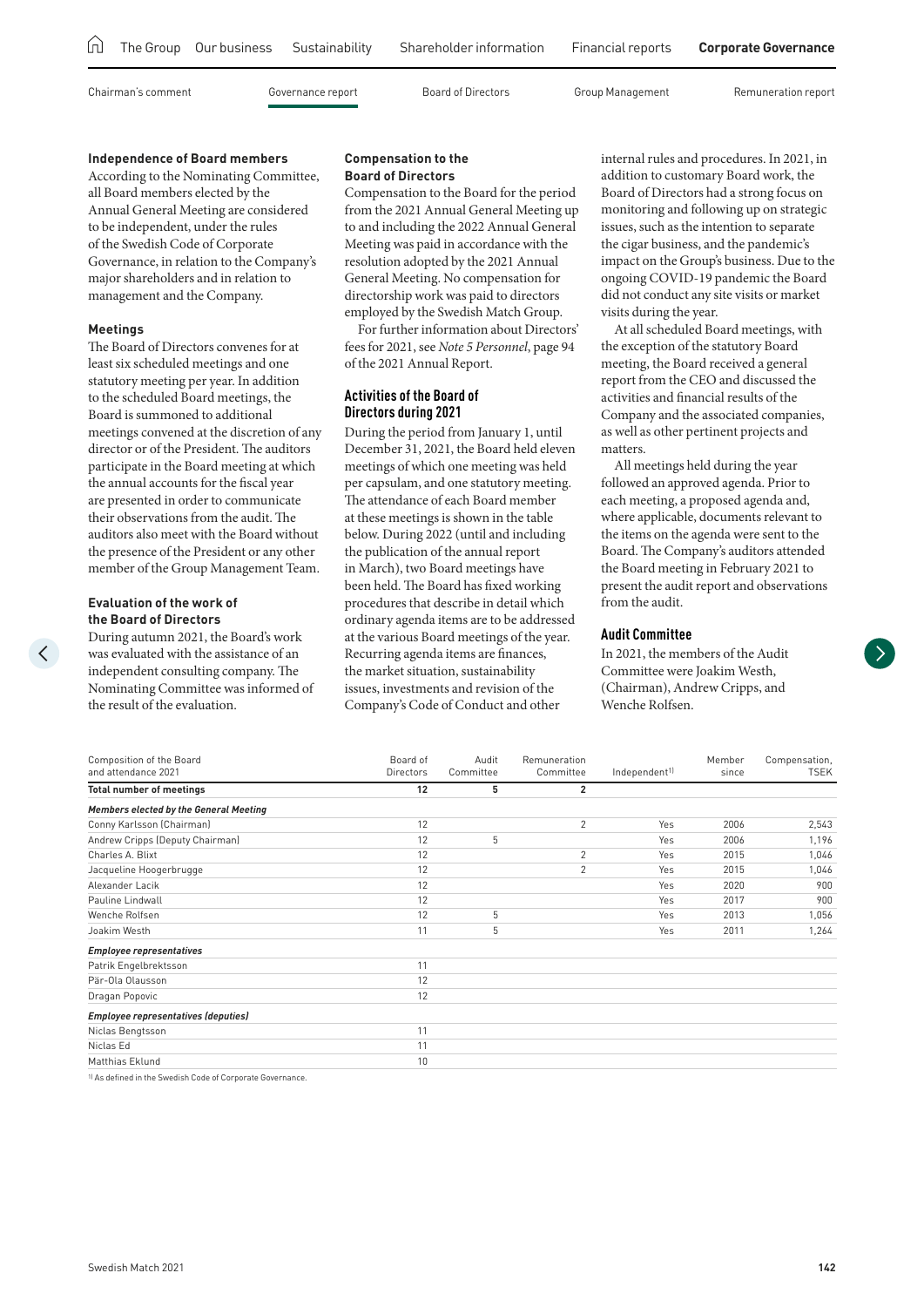|                    |                   | In The Group Our business Sustainability Shareholder information | Financial reports | <b>Corporate Governance</b> |
|--------------------|-------------------|------------------------------------------------------------------|-------------------|-----------------------------|
| Chairman's comment | Governance report | Board of Directors                                               | Group Management  | Remuneration report         |

Throughout the year, the Chairman of the Audit Committee kept the Board of Directors regularly informed of the committee's work and decisions. A total of five meetings were held in 2021. The Company's auditor, as well as the head of the Internal Audit, participated in all meetings of the Audit Committee in 2021 and, at two of these meetings, also met with the committee without the presence of the management of the Company.

### **Remuneration Committee**

Following the AGM and the statutory meeting, the members of the Remuneration Committee in 2021 were Conny Karlsson (Chairman), Charles A. Blixt, and Jacqueline Hoogerbrugge. The Company's President presents reports on certain issues but is not a member of the committee and is not present when the committee prepares decisions regarding compensation to the President.

During the year, the Remuneration Committee's Chairman kept the Board of Directors regularly informed about the committee's work and decisions. The committee is to meet as often as necessary but at least twice annually. Two meetings were held in 2021.

During 2021, the committee devoted special attention to determination of variable compensation for 2020 (paid in 2021), and on targets relevant to variable compensation, proposals to the Board concerning adjustments of the President's salary and variable compensation for 2022, and determination of salaries and variable compensation for other members of the Group Management Team for 2022. In addition, the committee submitted a proposal to the Board concerning

guidelines for the determination of salary and other remuneration paid to the President and other members of the Group Management Team.

### **Group Management Team**

In 2021, the Swedish Match Group Management Team consisted of Lars Dahlgren, President and Chief Executive Officer; Anders Larsson, Chief Financial Officer and Senior Vice President, Group Finance; Thomas Hayes, President US Division; Marie-Louise Heiman, Senior Vice President Group Legal Affairs; Lars Olof Löfman, Senior Vice President R&D, Europe Division, (until October 1, 2021); Fredrik Peyron, Senior Vice President Regulatory Affairs and Group Communication; Håkan Söderberg, President, Lights Division and Joakim Tilly, President, Europe Division.

Detailed information about the President and Chief Executive Officer Lars Dahlgren, including his and related persons shareholding in the Company, is provided on page 147 of this annual report. Lars Dahlgren has no significant shareholdings and partnerships in companies with which Swedish Match has important business relations.

### **Compensation to the Group Management Team**

The 2020 Annual General Meeting established certain guidelines for determining salary and other compensation to the President and other members of the Group Management Team. For information on the guidelines established at the Annual General Meeting, see *Note 5 Personnel*, page 94 of this annual report. For information

concerning compensation and other benefits to the Group Management Team, see *Note 5 Personnel*, page 94 of the 2021 Annual Report.

### **Audit and auditors**

The accounting firm Deloitte AB was elected by the General Meeting 2021 as the Company's external auditors for the period from 2021 up to and including the Annual General Meeting in 2022. During 2021, in addition to auditing, Deloitte AB provided consultancy services to the Group constituting of tax and audit related services.

Peter Ekberg, authorized public accountant, served as auditor in charge. For information concerning compensation to the Swedish Match's auditors during 2021, see *Note 6 Audit fees*, page 97 of the 2021 Annual Report.

### **Disclosure Committee**

Members of the Disclosure Committee during 2021 included the heads of Group Legal Affairs, Investor Relations, as well as Regulatory Affairs and Group Communications.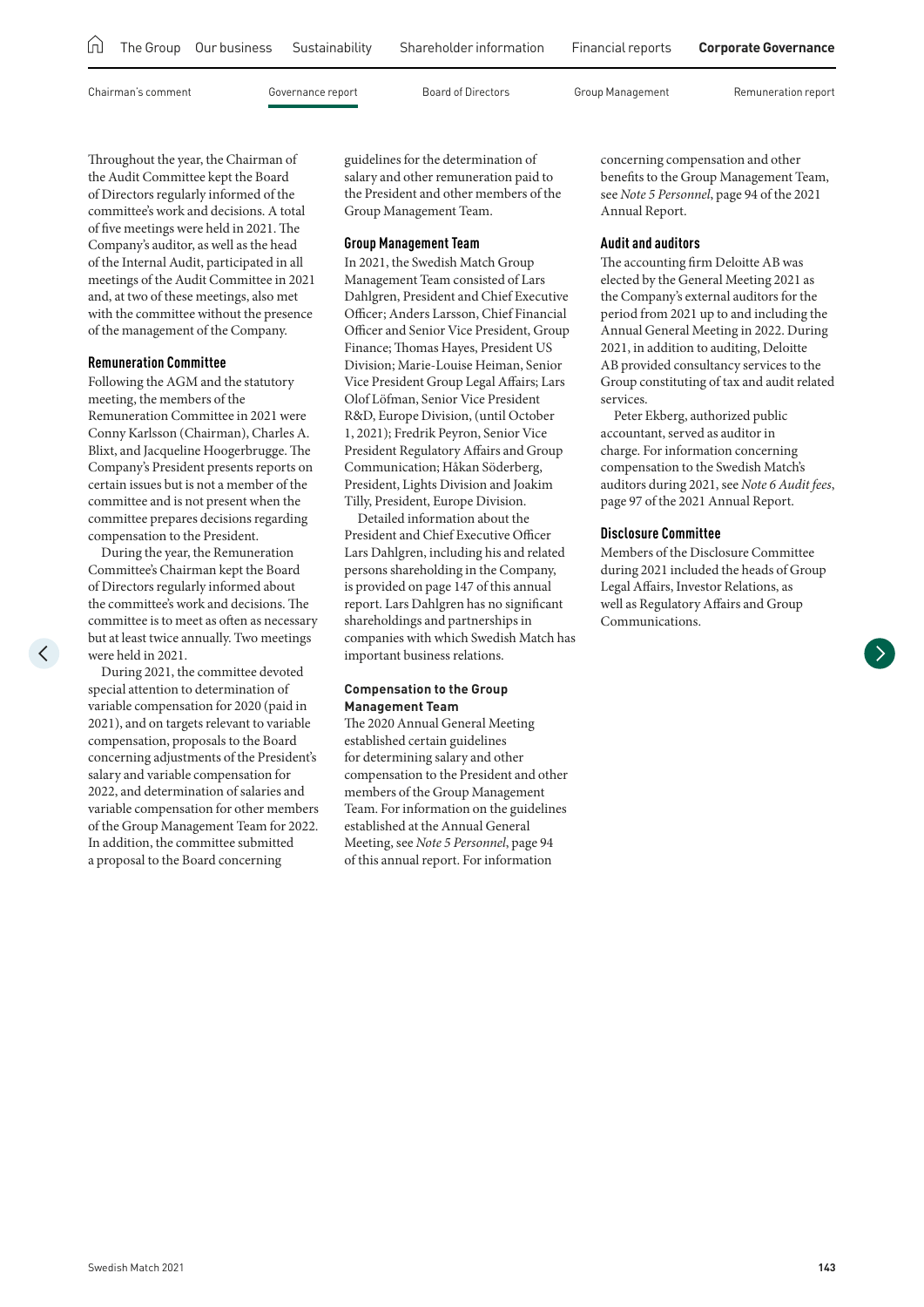|  |  | In The Group Our business Sustainability Shareholder information Financial reports Corporate Governance |  |
|--|--|---------------------------------------------------------------------------------------------------------|--|
|  |  |                                                                                                         |  |

### **Internal control over financial reporting**

The Board of Directors is responsible for internal control over financial reporting pursuant to the Swedish Companies Act and the Swedish Corporate Governance Code. The Audit Committee has a specific responsibility for monitoring the effectiveness of risk management and internal controls regarding financial reporting. This report describes the Group's system for internal control and risk management regarding financial reporting.

### **Control environment**

The foundation for internal control over financial reporting is the control environment that has been documented and communicated. It includes the Swedish Match Code of Conduct and internal policies and instructions on delegation of authority, accounting and reporting, internal control and information security. All governing documents are regularly updated and distributed to key individuals who implement them within their area of responsibility. Fundamental to creating an effective control environment is the Board of Directors', the Audit Committee's and management's dedication to reliable financial reporting. Swedish Match has established clear decision-making and review structures, including a system of regular review meetings between the Group, operating units and local management during which the Group values are reinforced.

### **Risk assessment**

The Group applies a risk assessment and a risk management method to ensure that the risks to which the Group is exposed are managed within the established framework. Based on the risk assessment, the Group defines a standardized system of controls to ensure reliable financial recordkeeping, transparent financial reporting and disclosure, and protection

of tangible and intangible assets. These standardized controls are reviewed and updated annually. In addition, each operating unit is charged with the responsibility to assess company-specific risks and identify additional key internal controls not covered by the standardized system of controls.

### **Control activities**

Based on the framework of Group policies and instructions, the heads of Swedish Match's operating units are charged with the responsibility to establish internal controls over financial reporting to meet the requirements of the standardized system of controls as well as to mitigate material company specific financial reporting risks. Control activities are established in all business processes and systems supplying information to the financial accounts in order to safeguard the reliability of the information.

### **Information and communication**

The information and communication component includes the systems and procedures that support the identification, capture, and exchange of information in a form and timeframe that enable personnel to carry out their responsibilities and reliable financial reports to be generated. Management has established communication channels and forums to allow for an effective information flow relating to business conditions and changes affecting financial reporting. The Swedish Match Code of Conduct encourages employees to raise compliance concerns promptly and prohibits retribution for doing so.

### **Monitoring**

The Group monitors compliance with governing documents in the form of internal policies and instructions,

and evaluates the effectiveness of the control structure. Financial accounts are provided on a monthly, quarterly and annual basis to the Group and operating unit management through a common reporting and consolidation system. Financial and operating management review the financial information to validate completeness and accuracy. The Board receives monthly reports, and the financial status of the Group is discussed at every scheduled Board meeting. At these Board meetings the Chairman of the Audit Committee also informs the Board on the work of the Audit Committee relating to the monitoring of the effectiveness of internal controls regarding financial reporting. The Disclosure Committee monitors the sufficiency of financial reports with regard to disclosure requirements.

The Group Internal Audit department is established with the primary task of independently evaluating the effectiveness of internal controls. Internal Audit's work is based on annual risk-focused plans that are updated throughout the year based on changes and events which influence the risks relating to the system for internal control. These plans are reviewed and approved by the Audit Committee and Internal Audit reports regularly on the results directly to the Audit Committee and to company management. The Audit Committee monitors implementation of recommended actions to improve financial controls over financial reporting. The head of Internal Audit reports directly to the Chairman of the Audit Committee and to the CFO. The Audit Committee also receives regular reports from the external auditor.

Stockholm, February 15, 2022

The Board of Directors of Swedish Match AB

### **AUDITOR'S REPORT ON THE CORPORATE GOVERNANCE STATEMENT**

### **To the general meeting of the shareholders in Swedish Match AB (publ), corporate identity number 556015-0756.**

### **Engagement and responsibility**

It is the board of directors who is responsible for the corporate governance statement for the financial year 2021-01-01–2021-12-31 on pages 136–148 and that it has been prepared in accordance with the Annual Accounts Act.

### **The scope of the audit**

Our examination has been conducted in accordance with FAR's auditing standard *RevU 16 The auditor's examination of the corporate governance statement*. This means that our examination of the corporate governance statement is different and substantially less in scope than an audit conducted in accordance with International Standards on Auditing and generally accepted auditing standards in Sweden. We believe that the examination has provided us with sufficient basis for our opinion.

A corporate governance statement has been prepared. Disclosures in accordance with chapter 6 section 6 the second paragraph points 2-6 the Annual Accounts Act and chapter 7 section 31 the second paragraph the same law are consistent with the annual accounts and the consolidated accounts and are in accordance with the Annual Accounts Act.

Stockholm, March 24, 2022

Deloitte AB

Peter Ekberg Authorized Public Accountant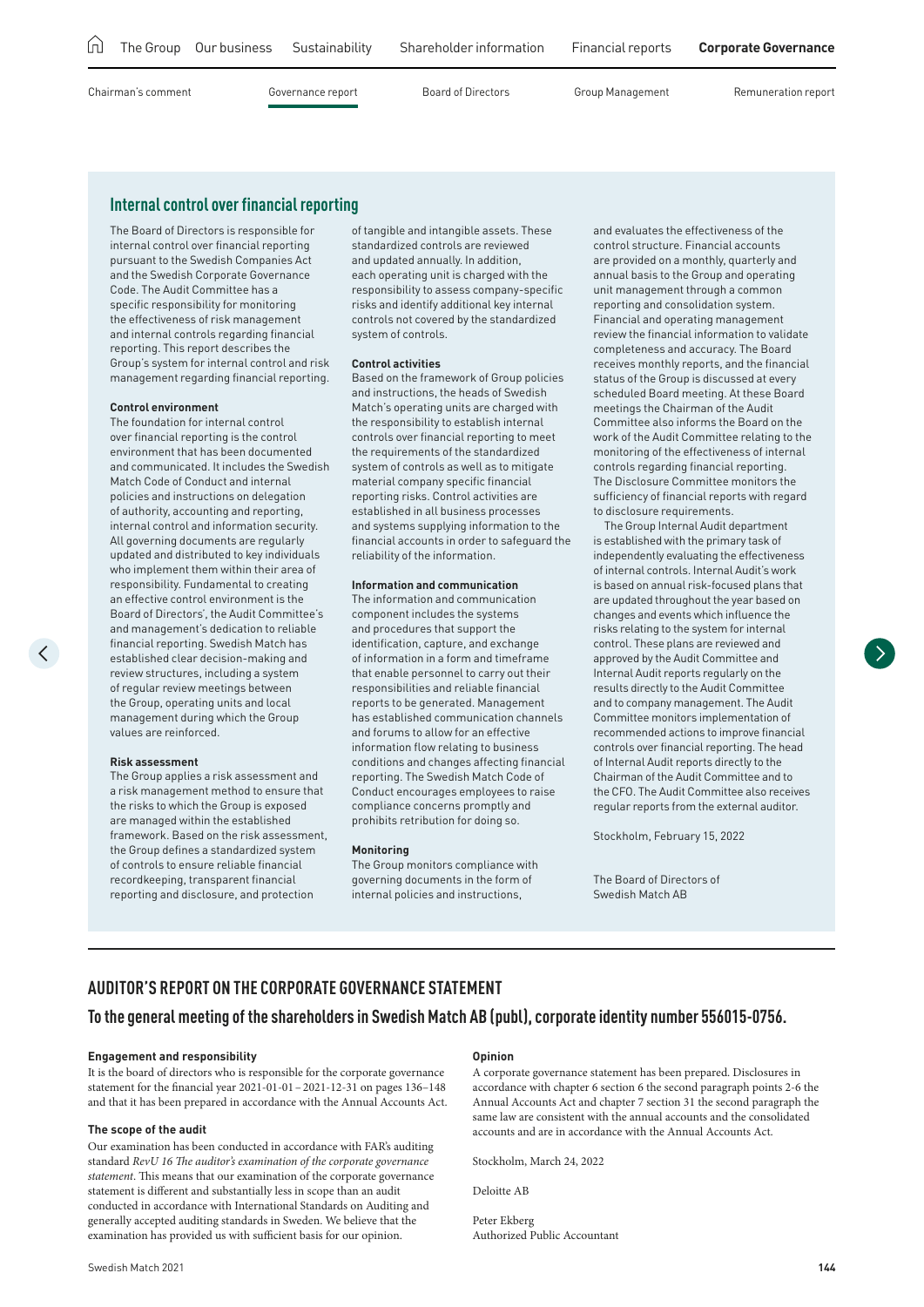<span id="page-9-0"></span>

## **Board of Directors 2021**



### **CONNY KARLSSON**

 $\langle$ 

Chairman of the Board of Directors since 2007. Chairman of the Remuneration Committee. Board member since 2006. Born 1955. M.Sc. in Economics and Business, Stockholm School of Economics. *Other board assignments:* Chairman of Cake 0 emission AB. Non-Executive Board member of Malte Månsson AB and Yrkesakademin AB. *Previous positions:* Chief Executive Officer, Duni AB; Marketing Director, Procter & Gamble UK; Marketing Director and Regional Director, Procter & Gamble Scandinavia; Marketing Director, Procter & Gamble E&SO. *Own and related parties' shares:* 300,000



### **ANDREW CRIPPS**

Deputy Chairman of the Board of Directors and member of the Audit Committee. Board member since 2006. Born 1957. B.A. University of Cambridge. Chartered Accountant.

*Other board assignments:* Non-Executive Director and Audit Committee Chair of the Howden Joinery Group plc.

*Previous positions:* Director of Corporate Finance, Rothmans International; Director of Investments, British American Tobacco; President, Laurens International SA. Board member of a number of European consumer products businesses *Own and related parties' shares:* 192,000



### **CHARLES A. BLIXT**

Member of the Remuneration Committee. Board member since 2015. Born 1951. Jur. Dr. and B.A University of Illinois. *Other board assignments:* Non-Executive Director, Lamb Weston Holdings Inc. *Previous positions:* Interim General Counsel, Krispy Kreme Doughnuts Inc; Executive Vice President and General Counsel, Reynolds American Inc. *Own and related parties' shares:* 37,500



### **JACQUELINE HOOGERBRUGGE**

Member of the Remuneration Committee. Board member since 2015. Born 1963. M.Sc. Chemical Engineering, University

of Groningen. *Other board assignments:* Non-Executive Board

member of Dometic AB, Broadview B.V., BA Glass I-Serviços de Gestão e Investimentos S.A. and Jumbo Groep Holding B.V.

*Previous positions:* President Operations, Cloetta AB; President Operations, Leaf International BV; Vice President Operations, Danone's Medical Nutrition Division; Vice President Procurement, Numico Baby & Medical Food; various positions in engineering, manufacturing and procurement, Unilever; and various positions in engineering and sales, Fluor Daniel.

*Own and related parties' shares:* 32,000



### **ALEXANDER LACIK**

Board member since 2020.

Born 1965. BSc in Business Administration, Växjö högskola. Chief Executive Officer of Pandora A/S.

*Other board assignments:* Board member, Coxa Carry International AB. *Previous positions:* Chief Executive Officer, Britax Ltd.; President of North America Region, Reckitt Benckiser; various international management positions, Reckitt Benckiser; positions in sales and marketing, Procter & Gamble.

*Own and related parties' shares:* 19,922



### **PAULINE LINDWALL**

Board member since 2017. Born 1961. BSc., Växjö högskola. *Other board assignments:* Non-Executive Board member of McKesson Europe AG and Duni AB. *Previous positions:* Category Director Coffee, France and Southern Europe Mondelez International; Country Business Manager, Nestlé Nutrition Germany and Austria; Country Business Manager, Nestlé Nutrition Indonesia; Nordic Marketing Director, Nestlé Nordic; Head of Nestlé Innovation, Out of Home Coffee UK; Nordic Marketing Manager, Nestlé Coffee and Beverages. *Own and related parties' shares:* 23,650

Holdings of own and related parties shares as of December 31, 2021. For a detailed report of remuneration and benefits for the Board of Directors, refer to *Note 5 Personnel*.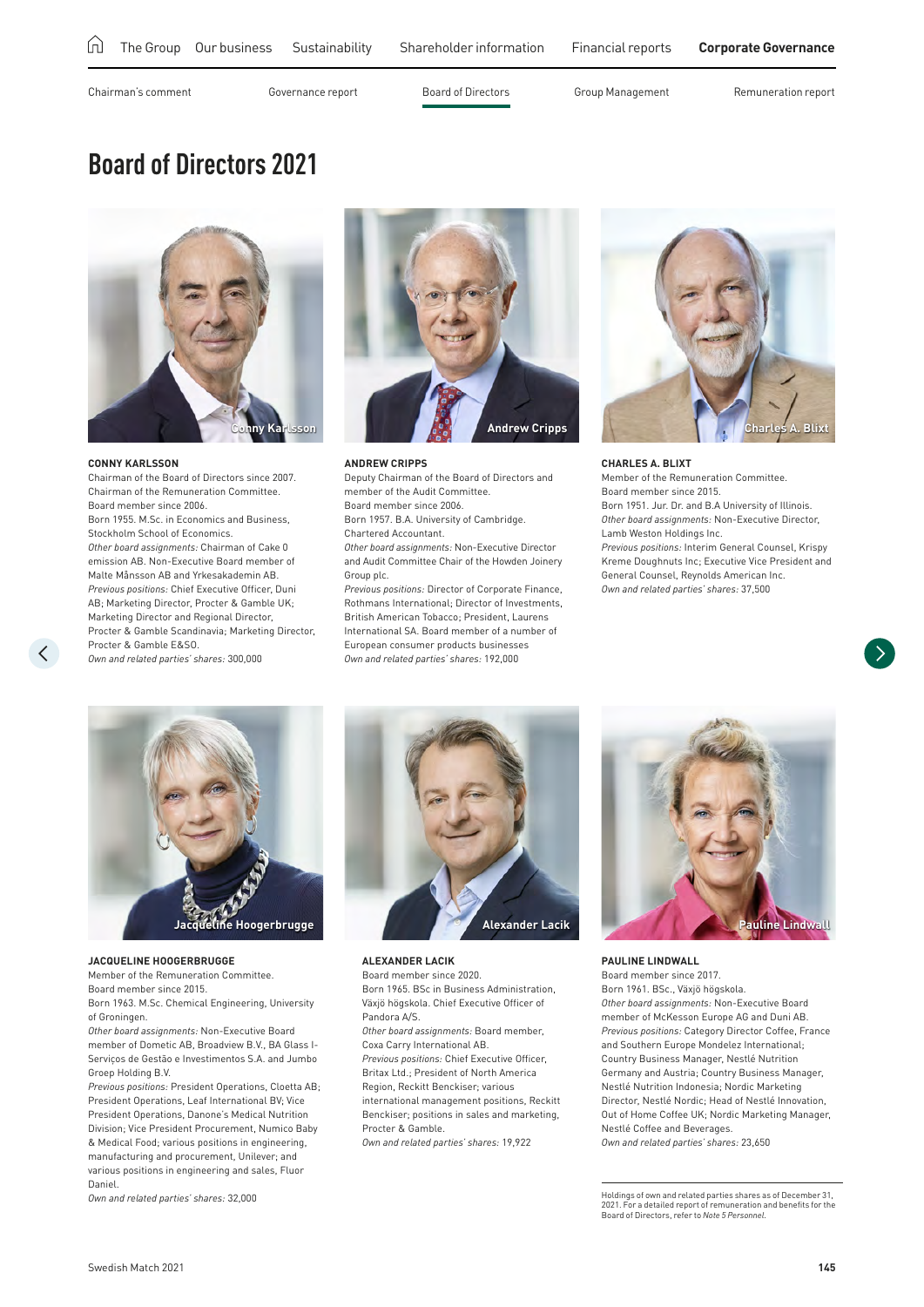

**WENCHE ROLFSEN** Member of the Audit Committee. Board member since 2013. Born 1952. M.Sc. in Pharmacy and Ph.D. in Pharmacology, Uppsala University. *Other board assignments:* Chairman of InDex Pharmaceuticals and BioArctic AB; Board member of Cinclus Pharma AB. *Previous positions:* Vice President, Quintiles Phase I, Europe; Chief Executive Officer, Quintiles, Scandinavia; Director, Quintiles, Sweden; Managing

Director of Pharmacology, Pharmacia Upjohn; Head of Pharmacology, Pharmacia Ophthalmics; Head of Pharmacology, Pharmacia Läkemedel. *Own and related parties' shares:* 31,800



### **JOAKIM WESTH**

Chairman of the Audit Committee. Board member since 2011. Born 1961. M.Sc., KTH Royal Institute of Technology and M.Sc., Aeronautics and Astronautics, MIT. *Other board assignments:* Chairman of the Board of Amexci AB. Board member and Chairman of the Audit Committee of Saab AB; Board member and Chairman of the HR Committee of CGI Inc; Non-Executive Board member of Absolent Group AB. *Previous positions:* Senior Vice President and Head of Group Function Strategy and Operational Excellence and member of Group Management Team, Telefonaktiebolaget LM Ericsson; Group Vice President and member of the Executive Management Team, Assa Abloy AB; Chairman, Absolent AB; Partner, McKinsey & Co. Inc. *Own and related parties' shares:* 25,000

### **AUDITOR**

Deloitte AB, Peter Ekberg, Authorized Public Accountant. Swedish Match auditor since 2017. Peter Ekberg's other auditing assignments include Telia Company, Loomis and Fabege.

### **SECRETARY**

Marie-Louise Heiman, Senior Vice President Group Legal Affairs and General Counsel. Secretary to the Board since 2015.

### **INDEPENDENCE OF BOARD MEMBERS**

According to the Nominating Committee, all of the Board members elected by the Annual General Meeting are considered to be independent, under the rules of the Swedish Code of Corporate Governance, in relation to the Company's major shareholders and in relation to management and the Company.

### **CHANGES IN THE BOARD OF DIRECTORS**

There were no changes in the Board of Directors during 2021.

Holdings of own and related parties shares as of December 31, 2021. For a detailed repo remuneration and benefits for the Board of Directors, refer to *Note 5 Personnel*.

 $\langle \rangle$ 





**PATRIK ENGELBREKTSSON**

Board member since 2013. Appointed by the Swedish Trade Union Confederation (LO) within Swedish Match. Chairman of the Trade Union Association at Swedish Match's factory in Gothenburg, Sweden.

Born 1965. Logistic Technician at Swedish Match's factory in Gothenburg. *Previous positions:* Mill worker, Machine Operator, Forklift driver at Swedish Match's factory in Gothenburg.

*Own and related parties' shares:* 0

### **PÄR-OLA OLAUSSON**

Board member since 2018. Appointed by the Swedish Trade Union Confederation (LO) within Swedish Match. Chairman of IF Metall's Trade Union Association at Swedish Match's factory in Tidaholm, Sweden.

Born 1972. Technical support at Swedish Match's factory in Tidaholm. *Own and related parties' shares:* 0

### **DRAGAN POPOVIC**

Board member since 2017. Appointed by the Council for Negotiation and Co-operation (PTK) within Swedish Match. Board member of the Swedish Association of Management and Professional Staff (Ledarna) at the factories in Gothenburg and Kungälv, Sweden.

Born 1973. Area Manager Production at Swedish Match's factory in Gothenburg. *Previous positions:* Area Manager Pilot Plant and Machine Operator, at Swedish Match's factory in Gothenburg. *Own and related parties' shares:* 0

### **EMPLOYEE REPRESENTATIVES EMPLOYEE REPRESENTATIVES (DEPUTIES)**







### **NICLAS BENGTSSON**

Deputy member since 2018. Appointed by the Swedish Confederation of Professional Associations (Saco) within Swedish Match.

Born 1969. Vice President Group Tax at Swedish Match's headquarters, Stockholm, Sweden.

*Previous positions:* Tax Director Group Finance, Swedish Match; Manager, Ernst & Young; Tax Litigation Officer, the Swedish Tax Agency. *Own and related parties' shares:* 5,580

### **NICLAS ED**

Deputy member since 2017. Appointed by the Council for Negotiation and Co-operation (PTK) within Swedish Match. Deputy Chairman of the Trade Union Association (Sälj-klubben) within Swedish Match Europe Division. Born 1968. Sales Representative, Swedish Match Europe Division. *Previous positions:* Sales Representative, JC – Brothers; Sales support, Skandia; Sales Representative, Ellte; Sales Representative, Nikko. *Own and related parties' shares:* 0

### **MATTHIAS EKLUND**

Deputy member since 2018. Appointed by the Swedish Trade Union Confederation (LO) within Swedish Match. Board member of the Swedish Food Workers' Trade Union Association (Livs) at SMD Logistics in Kungsängen, Sweden. Born 1980. Warehouse worker at SMD Logistics in Kungsängen. *Previous positions:* Warehouse worker, Swedish Match Distribution in Solna.

*Own and related parties' shares:* 0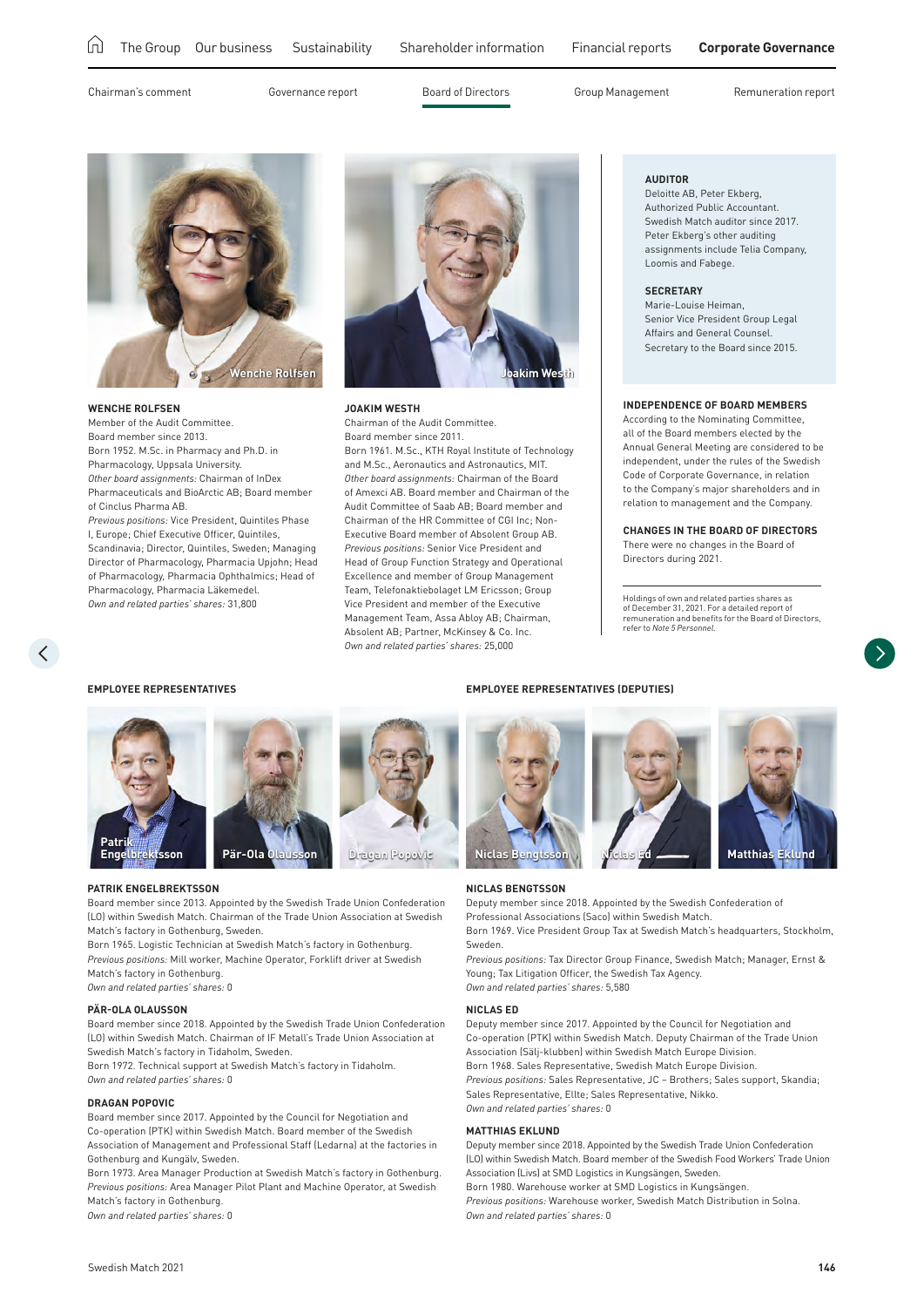## <span id="page-11-0"></span>**Group Management 2021**





### **THOMAS HAYES**

 $\langle$ 

President, US Division, Swedish Match since 2020. Joined Swedish Match in 2006. Member of the Group Management Team since 2017. Born 1966. B.S. in Accounting, Wake Forest

University, USA.

*Previous positions:* Chief Financial Officer and Senior Vice President, Group Finance, Swedish Match AB; Vice President and Chief Financial Officer, Swedish Match US Division; Chief Financial Officer, Swedish Match International Division; Controller and Chief Accounting Officer, Chesapeake Corporation; Managing Director, PricewaterhouseCoopers. *Own and related parties' shares:* 87,300



### **MARIE-LOUISE HEIMAN**

Senior Vice President, Group Legal Affairs and General Counsel, Swedish Match since 2015. Joined Swedish Match in 1996. Member of the Group Management Team and Secretary to the Board since 2015.

Born 1965, Master of Laws (LLM), Unnsala University Sweden.

*Previous positions:* Vice President, Legal Affairs, Swedish Match AB; General Counsel, Swedish Match North Europe AB; Legal Counsel, AB Fortos, BCP Branded Consumer Products AB and Procordia AB. *Own and related parties' shares:* 42,300



### **ANDERS LARSSON**

Chief Financial Officer and Senior Vice President, Group Finance, Swedish Match since 2020. Joined Swedish Match in 2008. Member of the Group Management Team since 2020. Born 1982. M.Sc. in Business and Economics, Stockholm School of Economics, Sweden. *Previous positions:* Vice President, Group Finance, Swedish Match AB; Vice President, Business Control, Swedish Match Scandinavia Division; Director, Group Business Control, Swedish Match AB; Business Controller, Swedish Match AB. *Own and related parties' shares:* 16,410

Holdings of own and related parties shares as of December 31, 2021. For a detailed report of remuneration and benefits for the Board of Directors, refer to *Note 5 Personnel.*